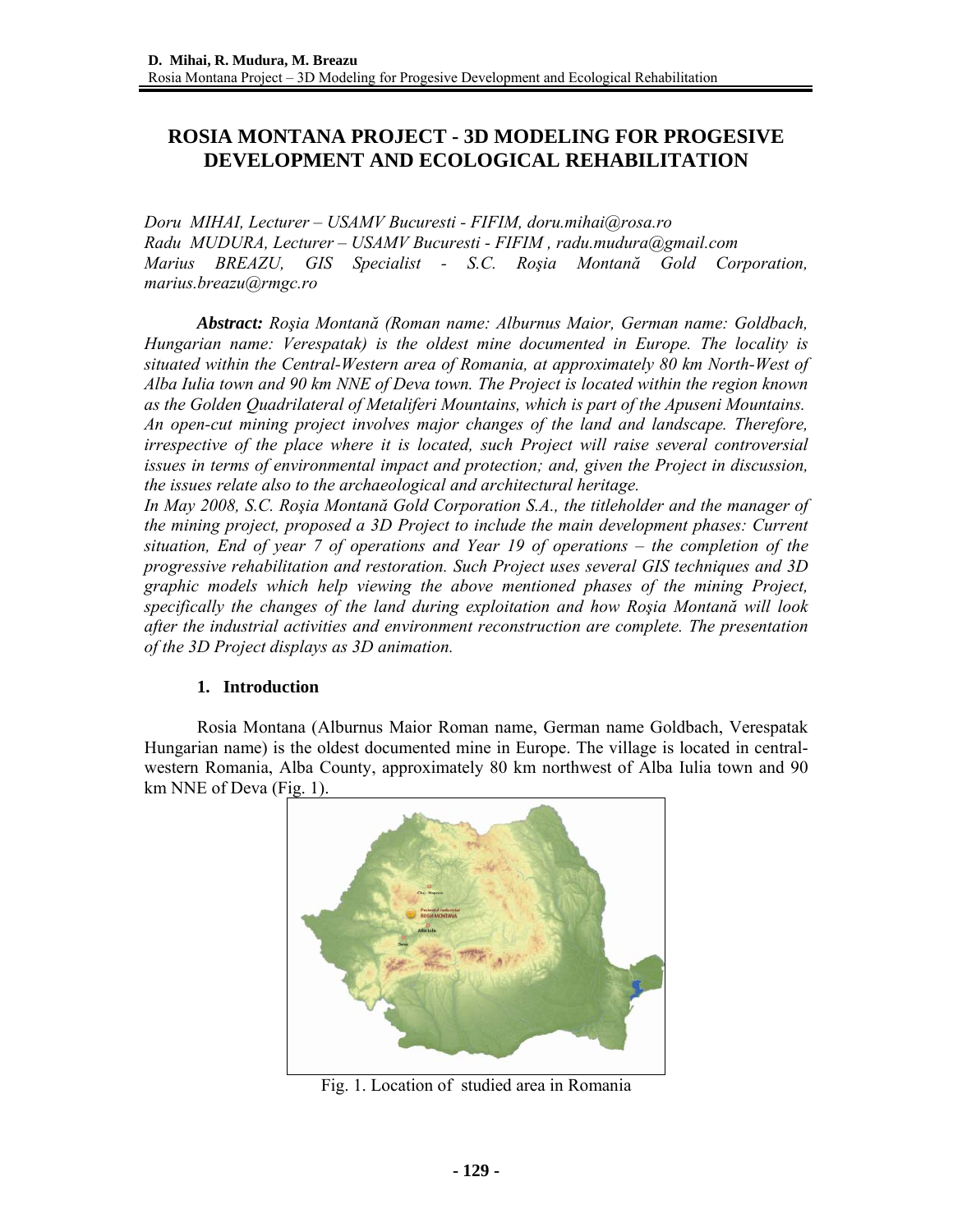

The project is located in the region known as the Gold Quadrilateral of the Metalliferous Mountains, part of the Apuseni Mountains massif (Fig.2).

Fig. 2. Location of studied area in Apuseni Mountains

A project involving the surface mining operation changes the terrain and landscape. Therefore, wherever is done, it raises an account of the controversy in terms of impact and protecting the environment and, as is the case, the architectural and archaeological heritage.

In May of 2008 s.c. Rosia Montana Gold Corporation SA, owner and manager of the mining project, wanted a 3D project in order to present the main development phases: present situation, end of the 7 operational year and the 19 year of operation - the end of greening and progressive rehabilitation.

The purpose of this article is to present several GIS techniques used to visualize the above phases of the project. It will be shown how, using GIS techniques and 3D graphics modeling, can be seen changes over exploitation of land and will show how Rosia Montana shall look after completion of industrial activities and environmental restoration, as a 3D animation.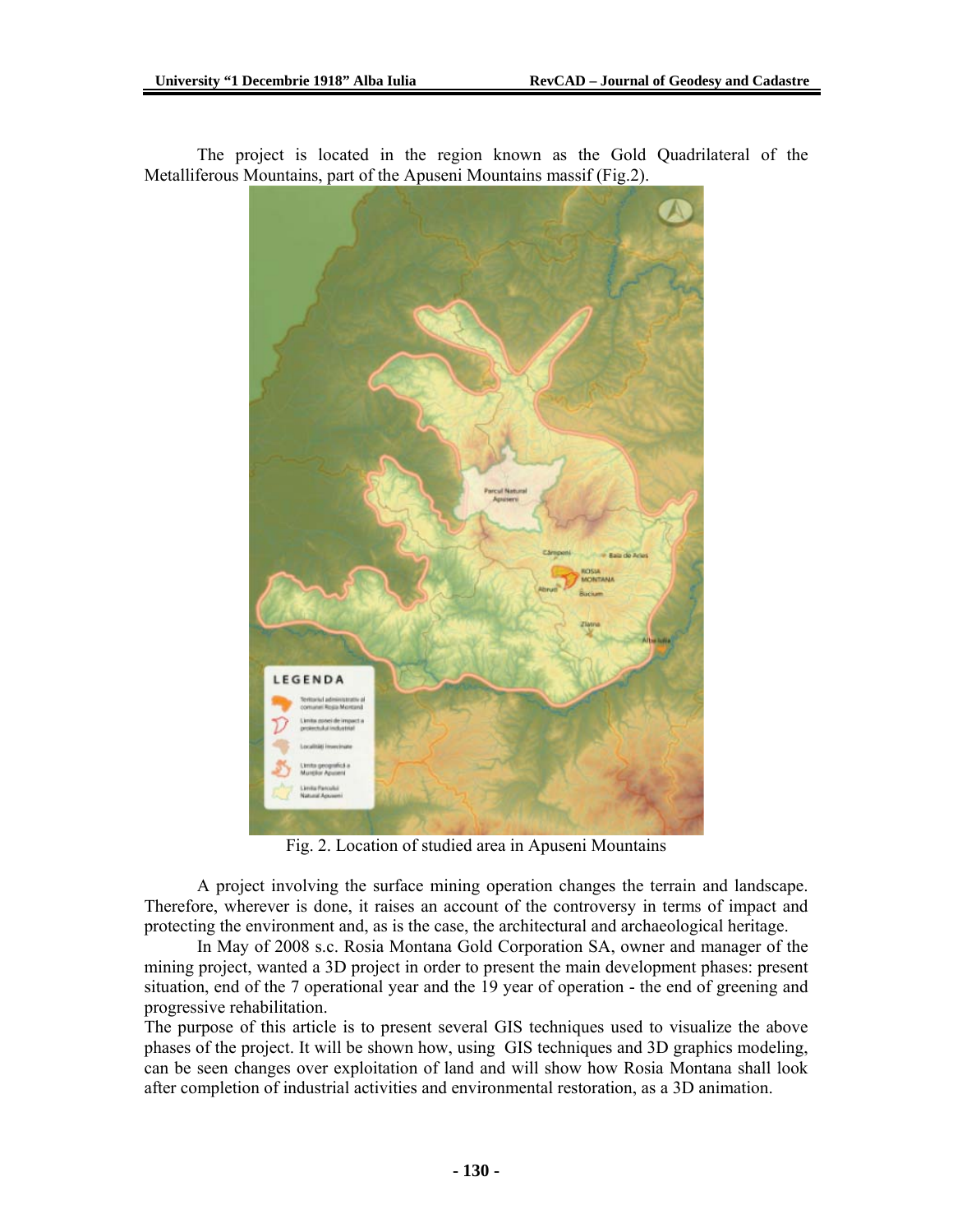# **2. Methods & Source of the data**

Pentru realizarea proiectului au fost folosite mai multe tehnici şi seturi de date pentru a obţine modelarea şi vizualizarea 3D. Marea majoritatea a procedurilor au fost realizate prin folosirea softului ArcGis 9.2 și ArcScene 9.2 produse de ESRI, exceptie facând prelucrarea și mozaicarea orthofotogramelor, operaţiuni realizate cu Erdas Image 9.0

For the project were used several techniques and data sets to obtain 3D modeling and visualization. The vast majority of procedures were performed using the software ArcGIS 9.2 and 9.2 ArcScene ESRI products, except processing and mosaic of the orthophoto images,, operations performed with ERDAS Image 9.0.

The main steps in the project were:

- A. Establishing the boundary of the study area and creation of the Digital Elevation Model (DEM);
- B. Orthophoto image processing and interpretation;
- C. Conversion of technical data from .dwg format (AutoCAD) in .shp format (ESRI ArcMap) and creation of the GIS data base;
- D. 3D modelling and textural simbolisation of the different project components;
- E. Data integration in ESRI ArcScene in order to obtain the virtual scenes.

## **A. Achievement of the Digital Elevation Model (DEM)**

Land modeling (the topographical surface study by numerical methods) has become an important component of geomorphologic, hydrological, climatologically or oceanographic applications. More recently it acquires a growing importance in other fields (planning, mobile communications, construction, etc.).

Procesarea computerizată a modelelor altimetrice ale terenului a revolutionat acest domeniu de activitate, atât partea de analiză topografică cât şi cea de reprezentare (afişare, imprimare) a rezultatelor.

Computer Processing of altimetric models of land has revolutionized this field, both the topographic analysis and the result representation (display, print).

Numerical altimetry modeling of land requires a portion of the topographic surface approximation using electronic means of calculation and an appropriate mathematical model based on the coordinates  $(X, Y, Z)$  of "known" points on it so that, by interpolation, to obtain a Z value for any point in the same area defined by its coordinates  $(X, Y)$ , with a corresponding precision. A numerical model of the land is a raster image that describes the surface by (square) cells, whose size determines accuracy of the  $DEM<sup>1</sup>$ .

The first step towards obtaining the DEM is to collect the necessary technical data in digital format containing elevation values needed for interpolation. The source of these data can be diverse (topographic measurements, GPS measurements, etc.), the most common being digitizing contours and elevation points listed on topographical plans. Choice of data is based on accuracy and detail required for land representation.

Initially was bounded the study area. Thus it was decided to cover an area of 7713 hectares (Fig. 3).

Following delimitation, in order to obtain a representation of le landscape as close as the reality, and because RMGC had 2m precision contours omly for the project area, it was decided to purchase a DEM from SPOT. The DEM is in WGS84 coordinates with 20 mresolution and altitudinal precision of 4 m who covers the entire study area.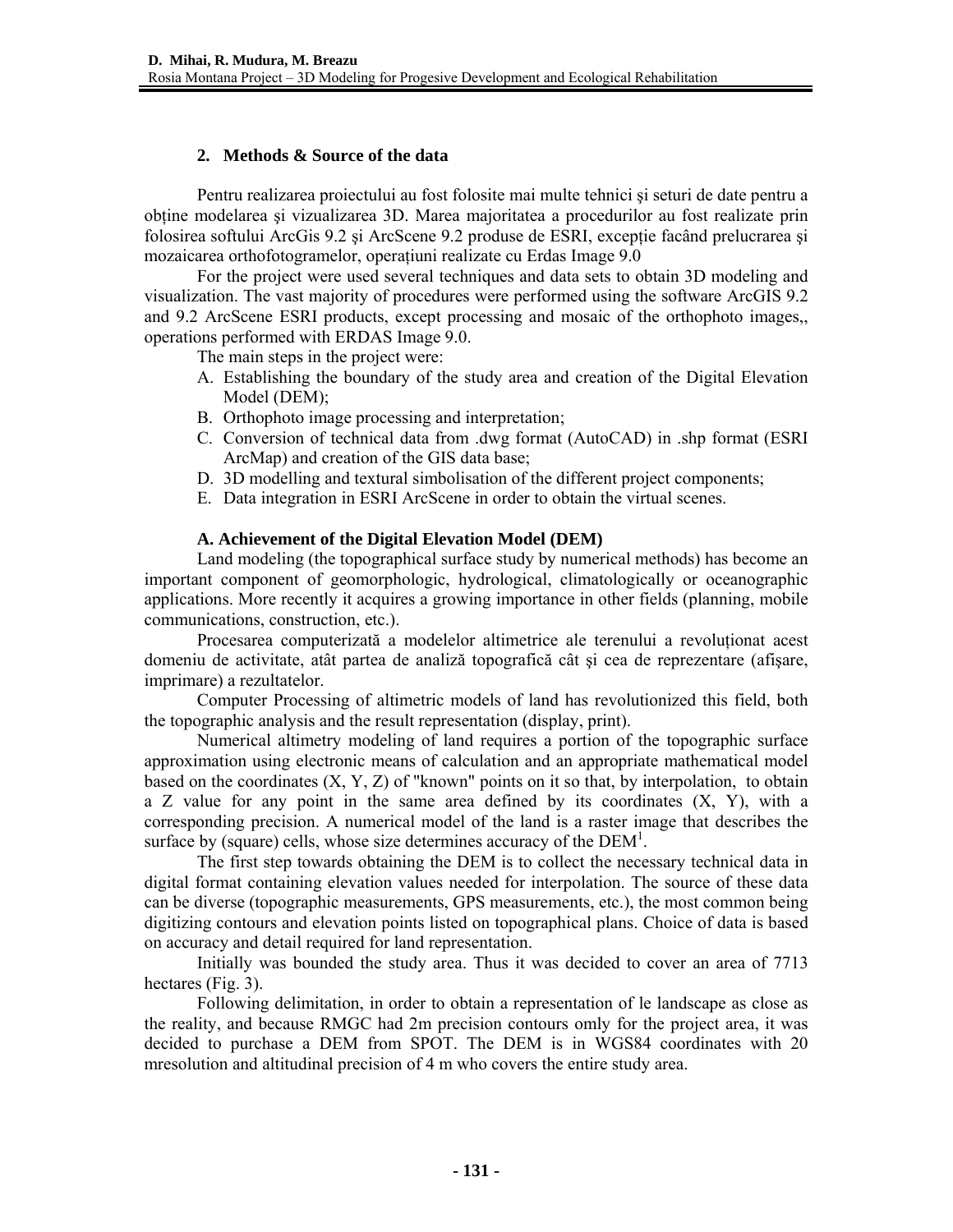

Fig. 3. Delimitarea zonei proiectului 3D (Arc Gis 9.2)

Since data were available in Stereographic 1970 projection system has made DEM to be reprojected from WGS84 coordinate system in national Stereographic 1970 projection system using ERDAS IMAGINE 9.0 software. After bringing the DEM into Stereographic 1970 projection, the project area and the area covered with 2 m contours were cut out, using as mask the perimeters in *.shp* format. The 2 m contour lines were interpolated and thus achieved for an area DEM cell size of 2 x 2 m it was interpolated with the remaining after cutting the SPOT model, and 2 x 2m cells size, resulting eventually be uniform throughout the DEM (Fig. 4).



Fig. 4. DEM for the study area. (Arc Scene 9.2)

# **B. Orthophoto image processing and interpretation**

For an accurate rendering of reality land RMGC bought from ANCPI the necessary orthophoto images that covered the project area. These were made from a flight ortofotogrametric in 2005 and have a precision of 0.5 m (pixel size is 0.5 x 0.5 m, i.e. the smallest detail can be seen is  $0.5$  m ).

As can be seen from Fig.5, the orthophoto images presents a qualitative difference in terms of color composition. To standardize them they were processed, in order to obtain an overall picture in terms of color compact with ERDAS IMAGINE 9.0 software. (Fig.6)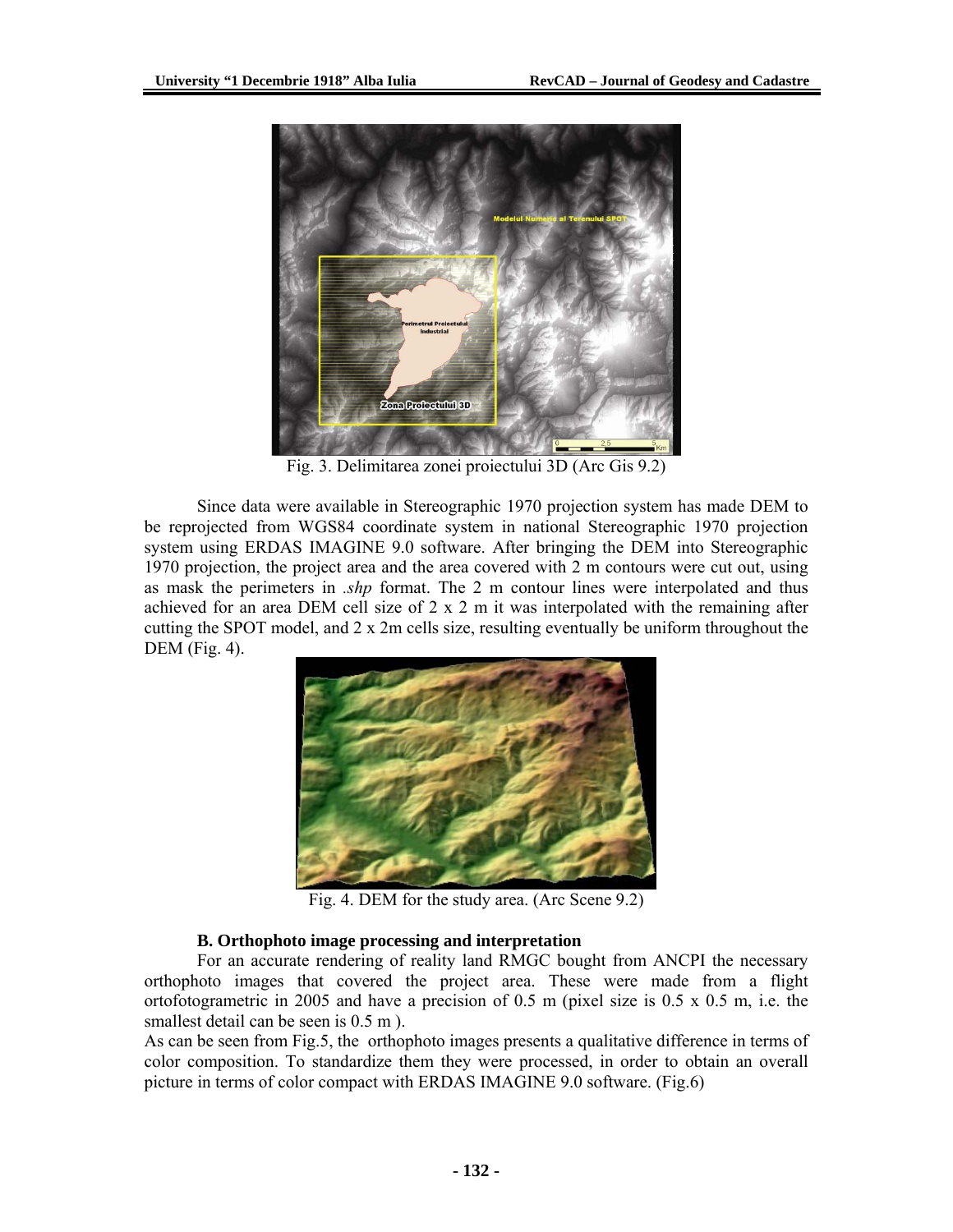

 Fig. 5 The orthophoto images before processing.(Erdas Imagine);



Fig. 6. The orthophoto images after processing. (Erdas Imagine)

In order to remove the Rosia Montana's technical objectives footprint, the masaic was cutout. Thus, three themes were constructed polygon shp type mask representing the three stages of project development - Year 7, Year 14 and year 19 - greening. Using cutting function as a mask ArcGIS software was done cutting their overall image, resulting in three images showing the impact zones by the gradual development of the project (Figure 7).





Fig. 7. Cropping mosaic by the mask - Example year 7 (a) and year 19 (b), ERDAS IMAGINE

# **C. Conversion of technical data from .dwg format (AutoCAD) in .shp format (ESRI ArcMap) and creation of the GIS data base.**

An important set of data, consisted of industrial development projects for the two phases of project development, was used. They were in .*dwg* format (Fig.8.a). To make 3D objects was essential to build a GIS database containing information identifying each target and altimetry information. Thus were created two different classes – the outline of the digitized objectives, polygon *.shp* type, and altimetry information represented by the quota lines in *.shp* type (Figure 8.b). For each item - career, landfill, dam, pond etc. export was done individually, checking data and filling the database with information tabulated above.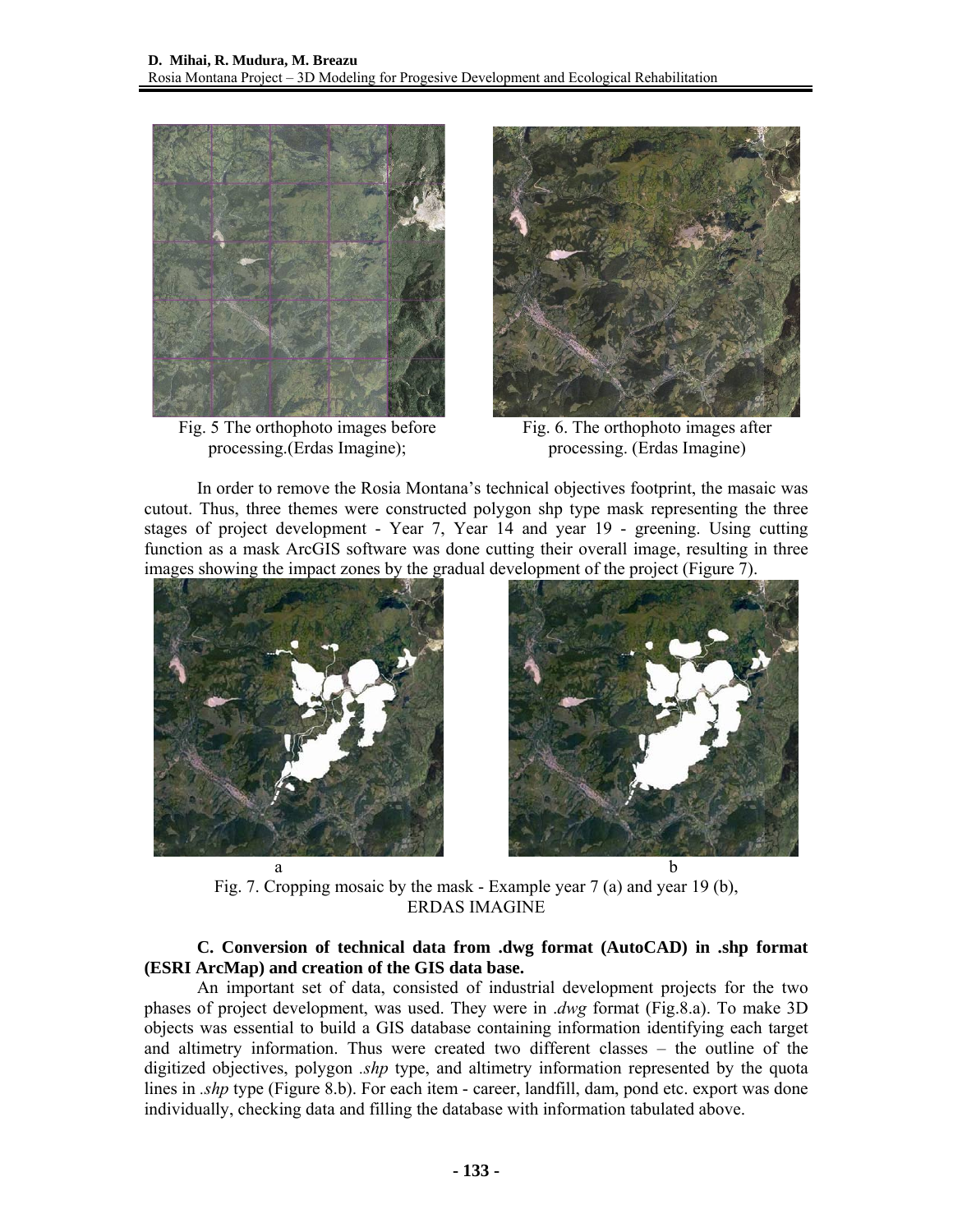#### **D. 3D modelling and textural simbolisation of the different project components**

Since this is a mountainous area that is irregular slope, valleys, steep slopes, etc., for the outline of objects and targets the altimetry information was taken from the DEM. This operation was done with ArcGIS 9.2 - 3D Analyst by converting 2D data (Fig.9) in 3D (Fig9.b, c). All this module, interpolation form TIN was built each item (Fig.9b) and symbolized by rendering textured look as close to target (Fig.9c).



Fig. 8. Data conversion from *.dwg* format in *.shp* format format



Fig. 9. Making 3D objects: Example 19 year Carnic Qarry – a-2D contour, b- TIN, c-texture rendering (ArcGis 9.2, ArcScene 9.2)

TIN means connecting structure (interpolation) of altimetry quotas according to certain rules (Fig. 4) resulting in an irregular triangles network. The inclination of the land is considered constant on each triangle. Triangle size varies depending on the land aspect. Thus small variations in land areas is represented by large triangles and in zones with high-energy the triangle size decreases in order to be closer to the reality. A TIN network data structure type comprises points, edges, triangles and geometric information (points X, Y coordinates) and topological (points, edges of the neighbouring triangles).

Being a 3D representation also the buildings were symbolized. They have been structured as follows: 1. Ordinary buildings, memorial buildings and church buildings. Ordinary buildings were built in the form of blocks by extrusion with a fixed rate and memorial buildings and churches were built in 3D by their shape.

#### **F. Data integration in ESRI ArcScene in order to obtain the virtual scenes**

After the above steps the final scenes were built in ArcScene9.2. Thus were created three separate projects - the initial situation (Fig. 10), operating An7 End of the operational 7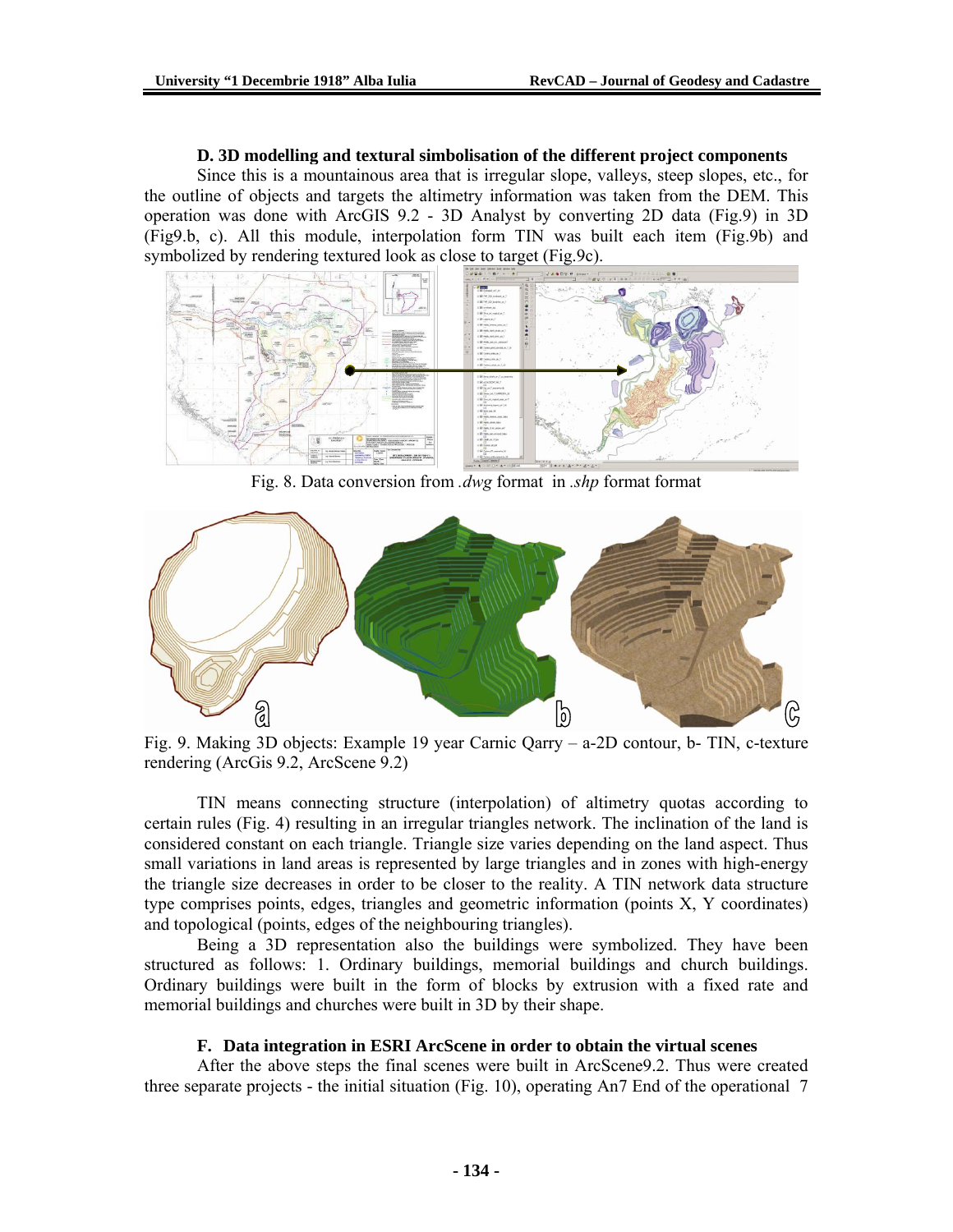year (Fig.11), 19 End year (Fig.12). Of these three projects was done a movie as part of a video presentation of the project.



Gura Rosiei; (ArcMap9.2, ArcScene 9.2)



Fig. 11. 3D Project - Year 7: – 3Dproject - Year; (ArcMap9.2, ArcScene 9.2)